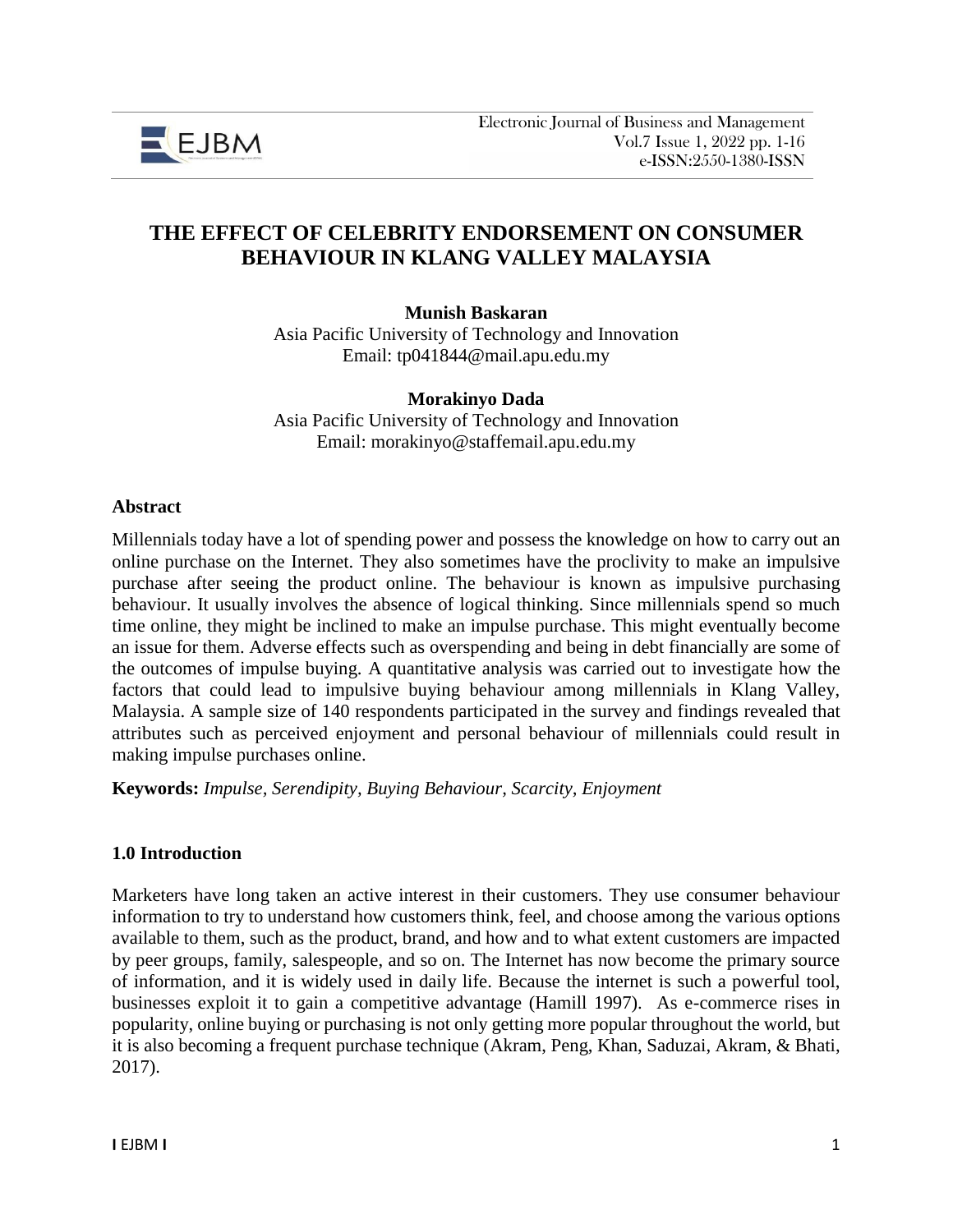Customers' interest in purchasing has increased as a result of technological advancements. The consumer's immediate inclination to make an impulsive purchase after seeing the product is known as impulsive purchasing behaviour. It is the illogical personality attribute that necessitates acting without much consideration and making quick logical decisions (Barrat 2004). E-commerce revenues in Malaysia are predicted to expand at a pace of 20 % to 25 % a year (Wong, 2019). The global e-commerce industry value in 2019 was US\$ 5.53 billion, about RM26.6 billion (Wong, 2019). Many online purchases are related to travel, such as purchasing flight tickets, making hotel reservations, and purchasing travel packages, which account for up to 80% of the overall ecommerce market share, which is around RM19.6 billion; the remaining 20% of the market share is spent on purchasing physical goods from separate online marketplaces.

Impulsivity is a type of human variation that is linked to the biological foundations of personality. It is a syndrome characterised by non-directional awareness and the lack of a distinct psychological intervention (Anderson and Revelle 1994). Impulse purchasing is when you feel compelled to buy something right away (Rook 2005). Impulsive shopping was redefined as "when a customer feels a strong, frequently intense and enduring desire to quickly purchase something". The purchasing impulse is prosaically dynamic and can cause internal conflict; purchasing impulse is often vulnerable to arising with reduced concern for the effects " (Rook, 2005).

Malaysia's millennials, according to preliminary studies, are still online and spend a significant amount of time online (Anuar, Mujayid, Idris, & Noh, 2013; Teong & Ang, 2016). Furthermore, millennials are favouring online shopping because they believe it is appropriate to do so and that it saves them time and money (Mohd, Shamsudin, Zaidan, & Mohamed, 2016). E-shopping has become more popular among millennials (Lim, Osman, Romle & Haji-Othman, 2015)

# **1.1 Problem Statement**

There are a number of consequences for any millennial who decides to become an impulsive buyer. One of the main problems that may arise is having one too many items and it may just be left aside without being of any use. Secondly, when a millennial impulsively buys an item, it may become a habit and it may lead to more serious issues that may affect them and their lives such as overspending on items that do not carry any worth or value, borrowing money and being in debt financially. Individuals may become hoarders and may just clutter up their lives and by doing so it may also affect their loved ones.

Malaysia has a population of 32 million people, according to the Malaysian Statistics Department (2019). Millennials account for 1.3 million of the 32 million people (MOHE, 2019). Malaysians have long embraced and implemented internet buying, but a study that includes both online shopping and millennials in Malaysia is insufficient (Mohd et al., 2019). There are currently insufficient polls among millennials that look at the elements that influence consumer decisions and internet purchasing habits. Malaysian online customers are mostly between the ages of 20 and 34 (MCMC, 2019), with the majority of Malaysian millennials falling into this age range. According to Mohd et. al. (2016), online clients in Malaysia are not only youthful and upwardly mobile, but also have a higher socioeconomic status and financial position. Furthermore, as the spending power of the youthful consumer population grows, their purchase habits are evolving as a result of easy access to contactless payments, and marketing experts are paying close attention (Schor, 2011).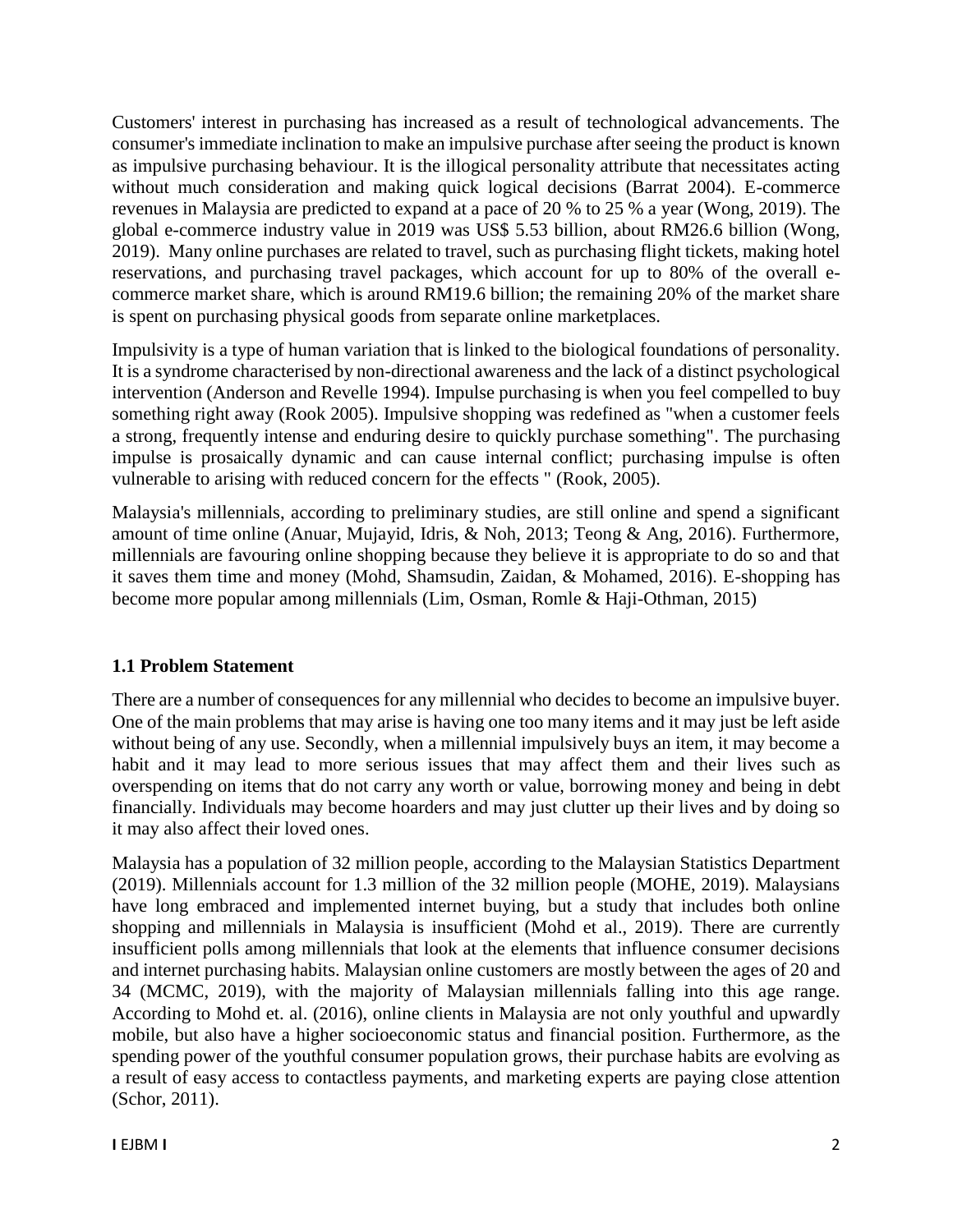According to Wang and Xiao (2019), millennials prefer to buy impulsively because they are constantly exposed to an abundance of material goods and are unable to resist their purchase impulse. Furthermore, no research on millennials' impulsive purchasing behaviour has been undertaken in the Klang Valley. Consumers and company owners will be able to comprehend the logic behind impulsive purchase behaviour as a result of this research. With that in mind, the primary goal of this research is to determine why millennials choose to become impulsive purchasers and how this affects them and their way of life.

## **2.0 Literature Review**

## **2.1 Serendipitous Information**

The ways of acquiring information may be divided into two categories: quest and exploration. Scanning is a phrase used in the online purchasing sector to describe the process of retrieving information by typing phrases or a sentence into a search engine related to a customer's purchasing interests. Experimentation, on the other side, occurs when a buyer learns helpful purchase information while browsing the Internet. In other words, this is how serendipity is used to get knowledge. It is simple to embrace information exploration as a means of gaining broad knowledge (Zhang et al. 2012).

If a person happens onto information that meets their needs by chance, this information is referred to as serendipitous knowledge (Toms, 2000). When fortuitous material is discovered, a person experiences the "Wow!" moment (McCayPeet & Toms, 2011), which motivates one to have a better understanding of an issue and allows one to come up with a solution (Foster & Ford, 2003). Serendipity brings shoppers enjoyment and pleasure by assisting them in finding a new item (Bellotti et al. 2008; Zhang et al. 2012). In addition, serendipity is an excellent technique to improve user experience, according to the author. As a result, serendipitous information is a critical role in eliciting happy feelings among social trading users. Of course, serendipitous knowledge has a practical component (Clegg & Mendonça, 2010; Sun et al., 2013). However, multiple research (André et al. 2009; Clegg & Mendonça, 2010; McCayPeet & Toms, 2011) have emphasised the utilitarian advantages derived from adequate documentation's delight and excitement.

## **2.2 Scarcity**

Scarcity messaging is now a key tool for upgrading the purchasing process by informing buyers that there is little chance of obtaining a specific product (Lynn, 1989). Product theory (Brock, 1968), a theory of desire for individuality (Fromkin, 1968), a theory of psychological responses (Brehm & Brehm, 1981), and a naïve economic theory are examples of ideas that characterise the impacts of the scarcity message (Lynn, 1992). These ideas explain why the buyer's psychological anguish causes the scarcity signals to increase, thus inspiring and encouraging purchase behaviour. Subsidized rates are also an important concern for international commerce, according to prior studies (Chung & Song, 2014; Verplanken & Herabadi, 2001). Several researchers investigated scarcity based on these assumptions and discovered that the concept of scarcity could be essentially split into two distinct meanings, one being a finite amount and the other being a restricted period (Rice & Keller, 2009).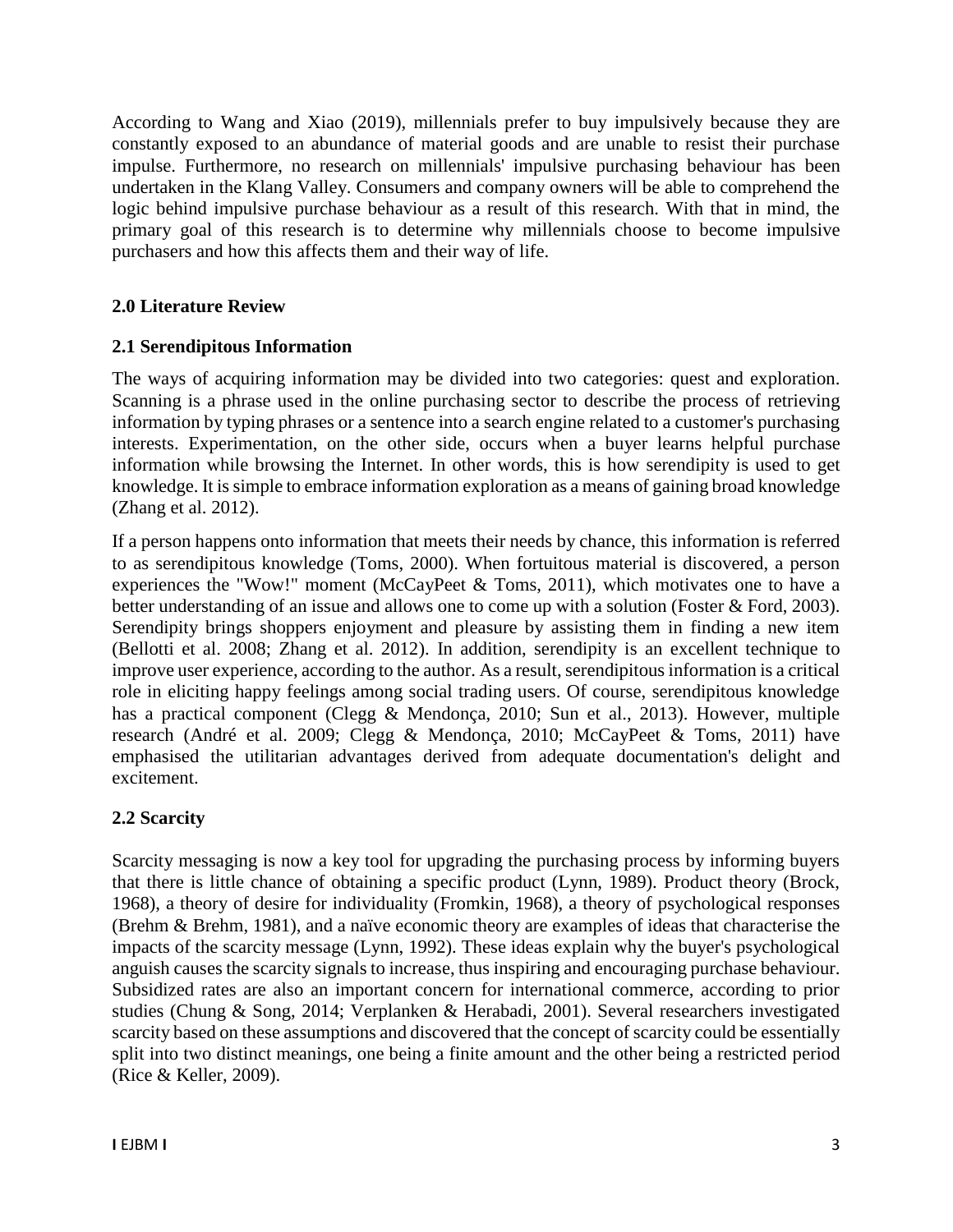A restricted quantity limits the number of products that can be purchased, whereas a restricted duration limits the length of time that the things may be purchased. Similarly, a message of scarcity is a technique of sending signals to customers by limiting the amount and duration of products available, which increases demand and attractiveness for a particular commodity or service (Cialdini, 2008). The goal of this study is to determine if there is a link between the perception of scarcity and millennials' impulsive purchasing habits. In comparison to other businesses, the restaurant industry is anticipated to be a minor place in the social commerce site. As a result, a product provider's product varieties and quantities are limited in the context of human trade. When things are provided in small amounts, the precise amount is generally delicate. Consumers seemed to recognise the scarcity that encourages impulsive purchase behaviour when restaurant goods are initially given in tiny quantities. The majority of internet items are perishable, which is vital. Therefore, it must be sold within a certain amount of time. Because of the perishability of the items, customers are under pressure to buy.

## **2.3 Personal Behaviour**

Shopping over the internet is available round the clock for clients compared to brick-and-mortar establishments (Hofacker, 2001; Wang et al., 2005). It is proven that 58% of respondents would prefer to shop online for various personal behaviour reasons because traditional retail establishments are closed. It is also known that 61% of respondents would prefer to shop online because they do not want to deal with the crowds and annoying sections (particularly during the holidays) (The Tech Faq, 2008). Consumers want more than just things these days. They are seeking everything from online services to those provided through online services. Several companies provide round-the-clock customer assistance available online. This provides consumers with comfort since, beyond regular working hours, users may do any of these: Check queries, receive support, or look for solutions (Hermes, 2000). Because customers do not want to be exploited and regulated in the marketplace, some people utilise digital advertising to avoid interacting with salespeople face-to-face (Goldsmith and Flynn, 2005; Parks, 2008).

## **2.4 Impulsive Buying Behaviour**

When making a purchase, impulsive buying behaviour omits the phase of searching for information and determining alternative choices, meaning that the consumer is driven to make an actual purchase due to an emotional reaction (Rook & Hoch, 2002). Impulse buying behaviour is perceived by academics as unexpected purchases (Chung et al. 2014). However, research that follows on from these findings argues that impulsive buying is not the same as making an unanticipated purchase. While impulsive shopping may be without forethought, unexpected purchases are not always the same as impulsive behaviours. Most impulse purchases have little to do with impulsive buying, this is not true for all of them.

However, impulse purchases are frequently thought to have a motivating effect on future impulsive buying behaviour (Verhagen & van Dolen, 2011). An unforeseen feeling of wanting to buy impulsively is a different, but related, sort of unanticipated emotion. This implies buyers don't put much thought into the importance of the product. It would not result in purchases immediately but instead would lead to more impulsive buying behaviour as a side effect (Verhagen & van Dolen, 2011). Involuntary purchasing activity is believed to be the result of a spontaneous command, which is followed by a strong desire and a significant fall in excitement and passion. Based on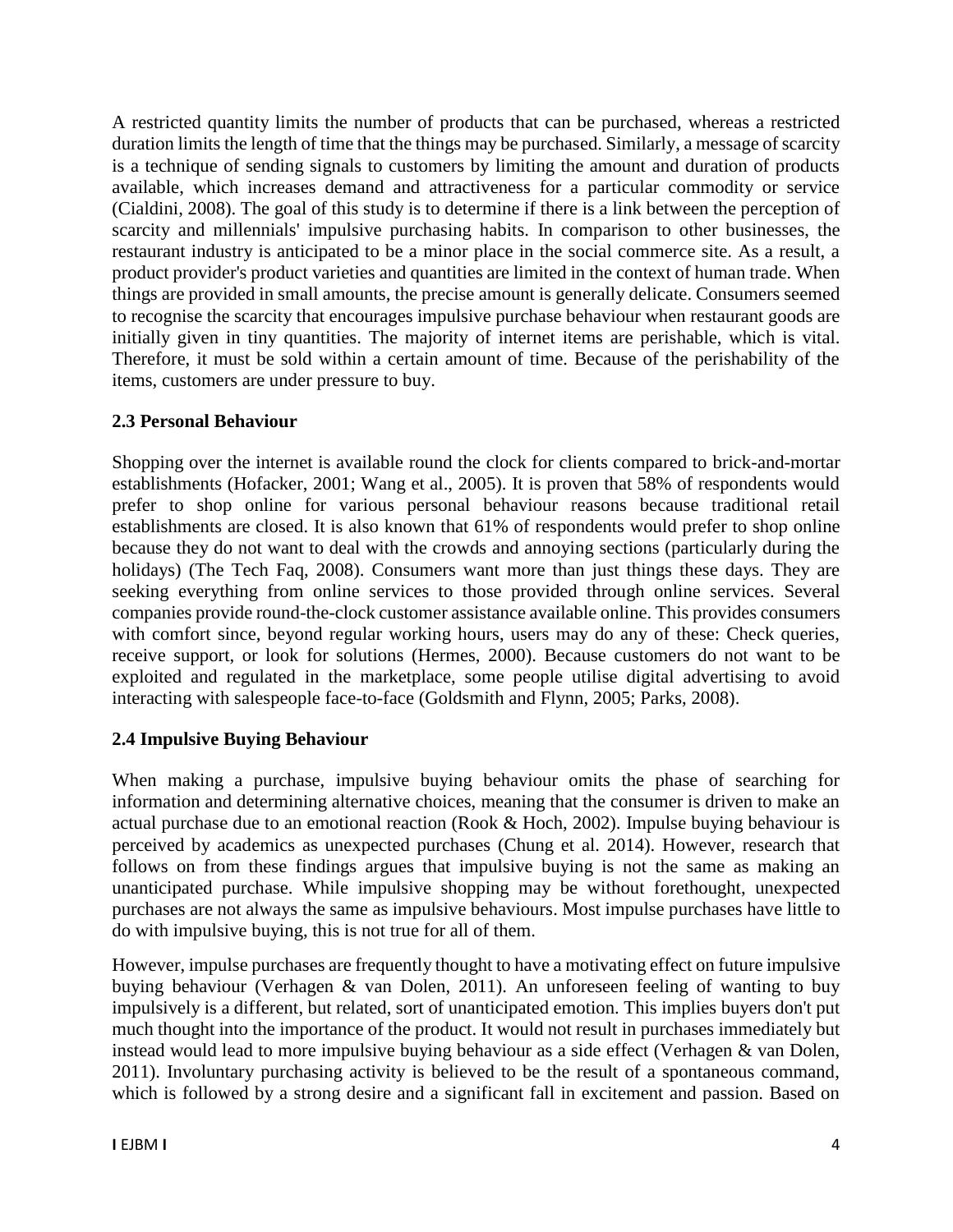prior studies on shopping, it has been suggested that there are triggers that encourage increased online expenditure. Online shopping is easily accessible, and there are numerous merchandise goods and deals (Koski, 2004). Since websites are accessible, have a wide range of products, and provide lower prices, there is a larger probability of emotions arising and making purchases more likely. Additional studies have found that impulsiveness has a connection to the temptation to buy, which in turn leads to inefficient online behaviour and less satisfaction. The impulsive purchase behaviour does not undergo independent phases of assessment, which makes it different from rational purchases. In impulsive behaviour, a purchase is directed toward simple and immediate emotional responses that disregard the process of acquisition.

## **Figure 1: Proposed Research Model**



# **3.0 Methodology**

Quantitative is commonly used as a synonym for any data collection approach that generates or uses numerical data. In contrast, qualitative is mostly employed as a synonym for any data collecting approach that creates or utilises non-numerical data (Saunders et al., 2012). This study, which will be centred on the aforementioned issue, will be mostly quantitative since the data will be compiled and interpreted in numerical format. This quantitative study focuses on deductive inference (Sekaran & Bougie, 2010), and it employs a variety of quantitative analytic methodologies, from providing a simple explanation of the variables to constructing statistical correlations between variables using complex statistical modelling (Saunders et al., 2012). The researcher's purpose in this quantitative study with many variables is to examine the link between an independent variable in a community and a dependent variable (Hopkins, 2000).

For the structural model research, an online poll was employed to acquire analytical evidence. Millennials from Klang Valley, Malaysia took part in the survey. The researcher gathered information from buyers who have purchased apparels. Furthermore, respondents were asked to recall their most recent purchase when filling up the questionnaire as the data collected will be more recent and accurate. The primary data may be collected by the researchers themselves through various methods such as, assessments, interviews, and questionnaires (Saunders et al.,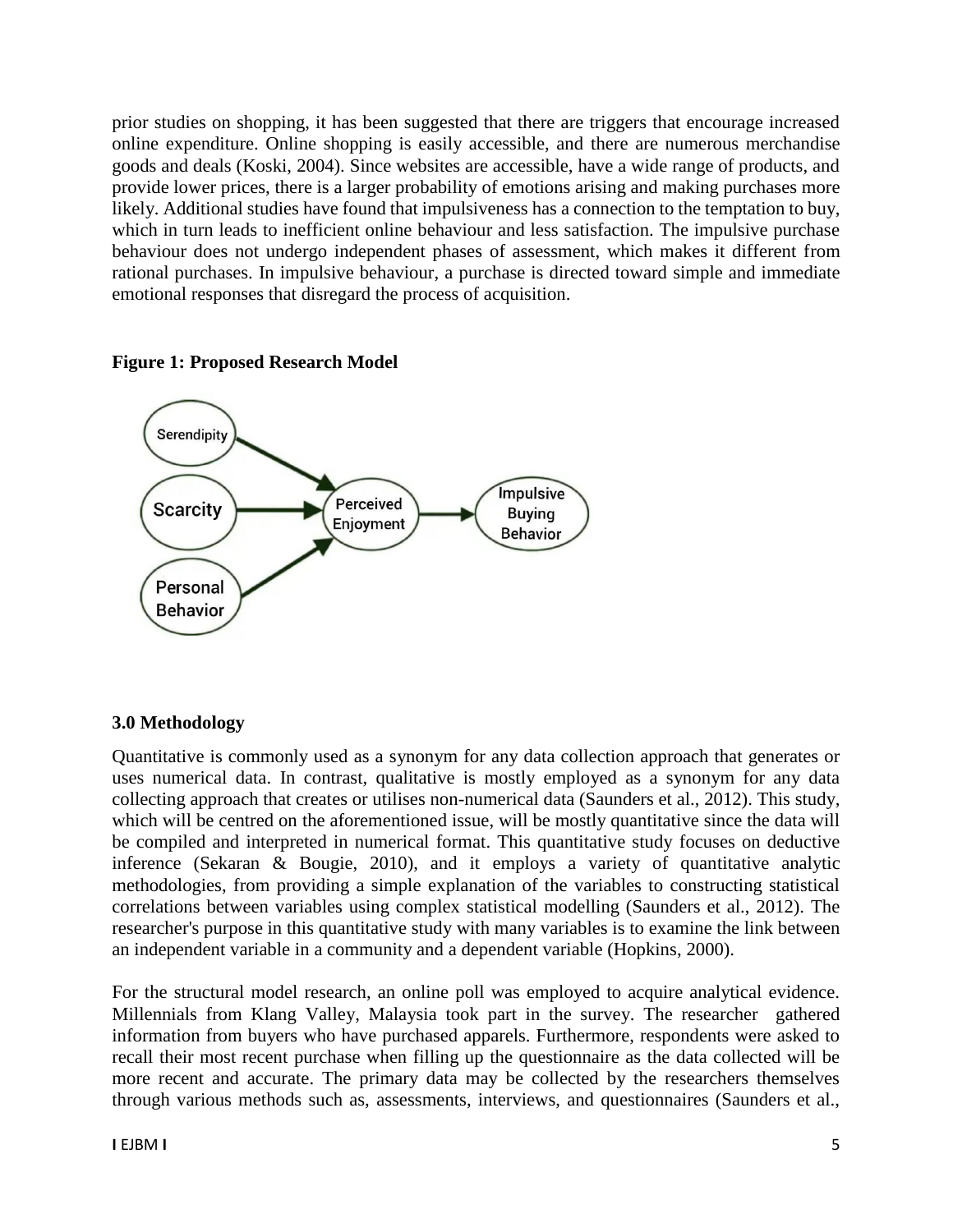2012). However, for this study, questionnaires will be the most ideal method for data collection. All of the items were estimated on a 5-point Likert scale. According to the G\* Power Calculator, the sample size that was needed for this study was 129 but the researcher managed to get 140 respondents in total. To choose potential responders in this sample, a straightforward sampling procedure was used. For this study, convenience sampling (also known as haphazard sampling) was used, which entails the haphazard gathering of particular instances that are simpler to gather for the sample (Saunders et al., 2012).

### **Figure 2: G\*Power Calculator 3.1.9.7 Results**



The researcher was also able to test the theories already formed for the thesis until the results are available for review. This was achieved by inferential checking, i.e. checking of the Pearson correlation and regression. Inferential statistics may analyse problems, models, and theories (Zikmund, 2013). The results taken from inferential statistics attempt to conclude what the public feels from the survey data.

## **4.0 Data Analysis**

## **4.1 Reliability**

To test the reliability, Cronbach alpha was used, which tends to tell the internal consistency of the items of each variable. The Cronbach's alpha refers to the "measure of internal consistency", and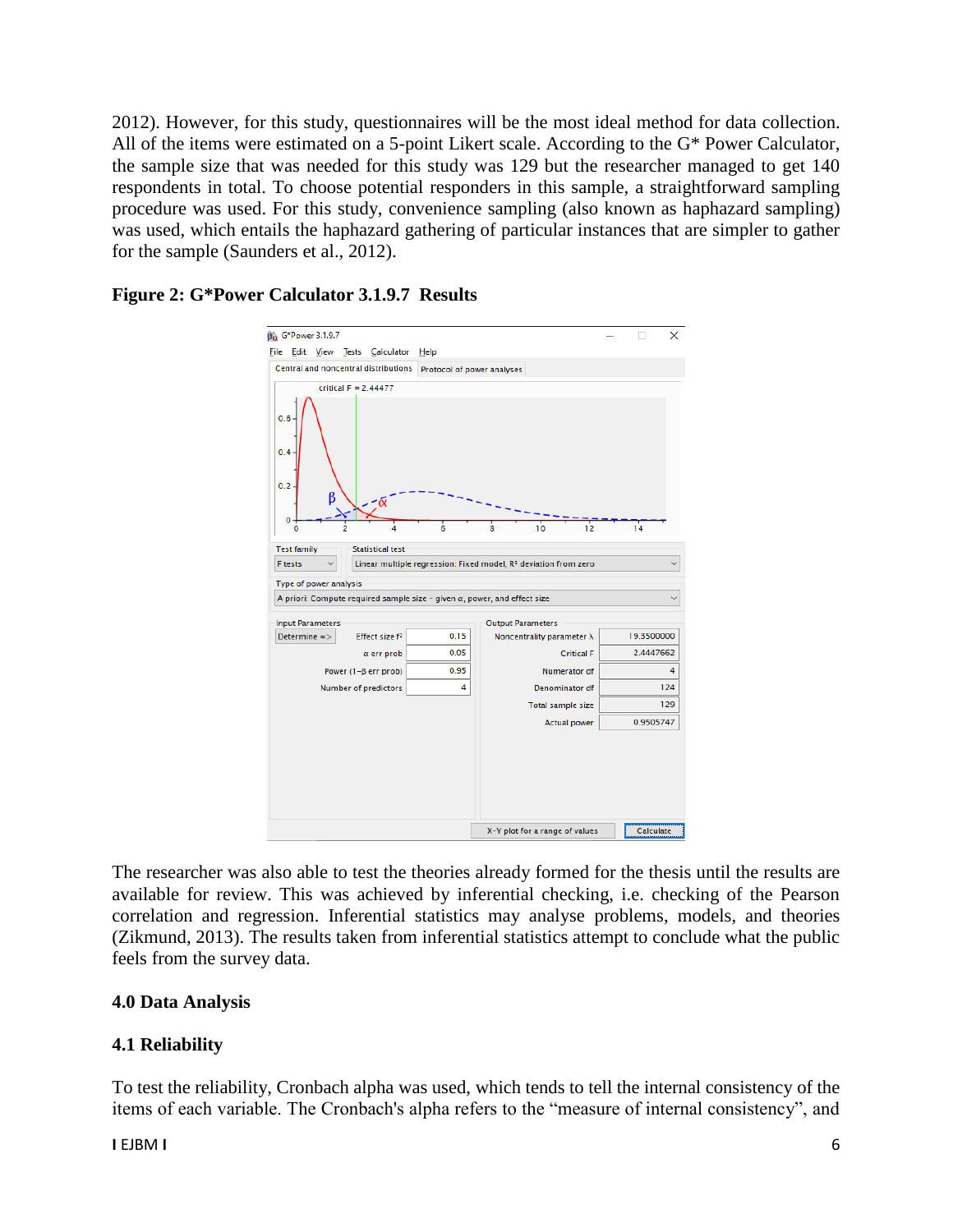thus represents the scale reliability. For interpretation of reliability values, the value above 0.8 represents good internal consistency, while values that lie between 0.5 to 0.7 represents the acceptable level of internal consistency, and values below 0.5 means weak reliability. The values for the current variables were 0.818, 0.823, 0.917, 0.854 for impulsive buying behaviour, personal behaviour, serendipity, and perceived enjoyment respectively, which means all of these variables show a good level of internal consistency while for scarcity the reliability was weak.

| <b>Reliability Statistics</b> |                  |            |  |  |  |  |
|-------------------------------|------------------|------------|--|--|--|--|
| Variables                     | Cronbach's Alpha | N of Items |  |  |  |  |
| Impulsive buying behaviour    | .818             |            |  |  |  |  |
| Personal behaviour            | .823             |            |  |  |  |  |
| Scarcity                      | .496             |            |  |  |  |  |
| Serendipity                   | .917             |            |  |  |  |  |
| Perceived enjoyment           | .854             |            |  |  |  |  |

## **Table 1: Cronbach Alpha**

# **4.2 Normality Test**

For normality testing, the skewness and kurtosis of the data were checked. To run any parametric test for hypothesis testing, the normality assumption must be satisfied. For skewness, the values must lie between +1 to -1 for distribution to be normal. If the value is above +1 and below -1 the data is right and left-skewed respectively (Orcan, 2020). The values of skewness for the current data set were, 0.164, 0.139, 0.308, -0.031, and .048 for Impulsive buying behaviour, Personal behaviour, Scarcity, Serendipity, and Perceived enjoyment respectively, which means that all the values lie in the given range and are fairly symmetrical. For the kurtosis, it represents the heaviness of the tail of the distribution and the acceptable range of normality is  $+3$  to  $-3$ . The values of the kurtosis for all variables lie in a given range and thus the data is fairly symmetrical.

| Variables                 | N                | <b>Skewness</b>  |       | Kurtosis         |       |
|---------------------------|------------------|------------------|-------|------------------|-------|
|                           | <b>Statistic</b> | <b>Statistic</b> | Std.  | <b>Statistic</b> | Std.  |
|                           |                  |                  | Error |                  | Error |
| Impulsive buying behavior | 140              | .164             | .205  | $-.575$          | .407  |
| Personal behavior         | 140              | .139             | .205  | $-.557$          | .407  |
| Scarcity                  | 140              | .308             | .205  | .137             | .407  |
| Serendipity               | 140              | $-.031$          | .205  | $-.722$          | .407  |
| Perceived enjoyment       | 140              | .048             | .205  | $-.360$          | .407  |
| Valid N (listwise)        | 140              |                  |       |                  |       |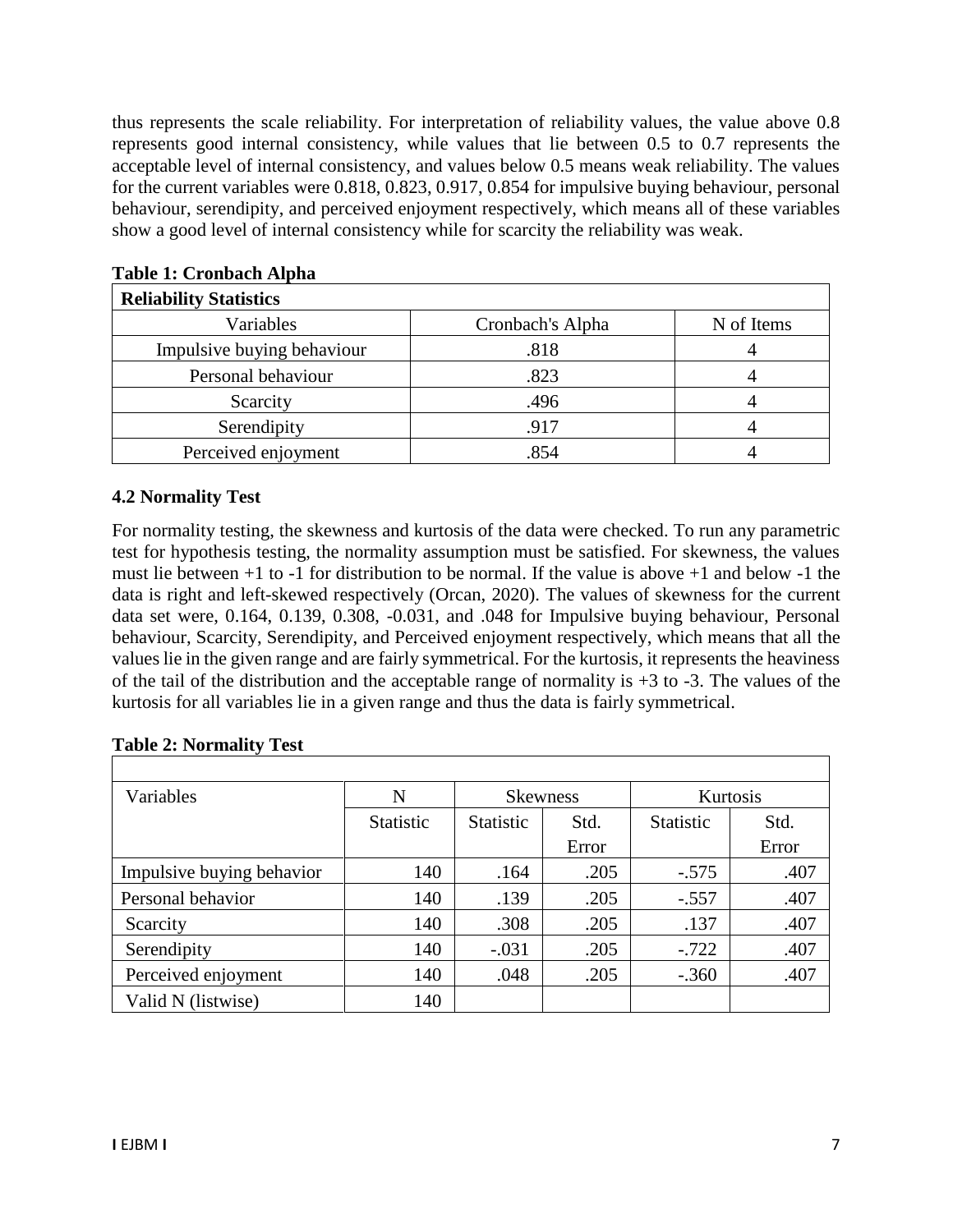#### **4.3 Pearson Correlation**

The correlational analysis refers to the statistical method that measures the strength of the relationship between the variables. The correlational analysis for the current study was conducted Pearson correlation with two-tailed methods, which is used when both variables are continuous (Senthilnathan, 2019). The Pearson correlation tests the strength, direction and significance of correlation. The values above 0.7 are considered as a strong correlation while values between 0.3 to 0.6 are considered as moderate correlation (Senthilnathan, 2019). The impulsive buying behaviour is correlated positively and moderately with personal behaviour with 0.573, with a significance level of 0.000. The impulsive buying behaviour showed an insignificant and weak correlation with the scarcity, yet the relationship was positive with 0.161,  $p=0.057$ . The serendipity was weakly correlated with 0.077 yet the relationship was insignificant with a p-value of 0.363. The impulsive buying behaviour also showed a significant and positive correlation with the perceived enjoyment, yet the relationship was positive with r=0.561, with a significance level of 0.000 and thus the relationship is confirmed.

|             | <b>Correlational matrix</b>                                  |            |              |              |              |           |
|-------------|--------------------------------------------------------------|------------|--------------|--------------|--------------|-----------|
|             |                                                              | <b>IBB</b> | PB           | <b>SCAR</b>  | <b>SEREN</b> | <b>PE</b> |
| <b>IBB</b>  | Pearson                                                      | 1          | $.573***$    | .161         | $-.077$      | $.561***$ |
|             | Correlation                                                  |            |              |              |              |           |
|             | Sig. (2-tailed)                                              |            | .000         | .057         | .363         | .000      |
|             | ${\bf N}$                                                    | 140        | 140          | 140          | 140          | 140       |
| PB          | Pearson                                                      | $.573**$   | $\mathbf{1}$ | $.244***$    | $-161$       | $.762**$  |
|             | Correlation                                                  |            |              |              |              |           |
|             | Sig. (2-tailed)                                              | .000       |              | .004         | .058         | .000      |
|             | $\mathbf N$                                                  | 140        | 140          | 140          | 140          | 140       |
| <b>SCA</b>  | Pearson                                                      | .161       | $.244***$    | $\mathbf{1}$ | .137         | $.193*$   |
| $\mathbf R$ | Correlation                                                  |            |              |              |              |           |
|             | Sig. (2-tailed)                                              | .057       | .004         |              | .105         | .023      |
|             | N                                                            | 140        | 140          | 140          | 140          | 140       |
| <b>SER</b>  | Pearson                                                      | .077       | $-.161$      | .137         | 1            | $-.079$   |
| EN          | Correlation                                                  |            |              |              |              |           |
|             | Sig. (2-tailed)                                              | .363       | .058         | .105         |              | .351      |
|             | N                                                            | 140        | 140          | 140          | 140          | 140       |
| PE          | Pearson                                                      | $.561**$   | $.762**$     | $.193*$      | $-.079$      | 1         |
|             | Correlation                                                  |            |              |              |              |           |
|             | Sig. (2-tailed)                                              | .000       | .000         | .023         | .351         |           |
|             | $\mathbf N$                                                  | 140        | 140          | 140          | 140          | 140       |
|             | **. Correlation is significant at the 0.01 level (2-tailed). |            |              |              |              |           |
|             | *. Correlation is significant at the 0.05 level (2-tailed).  |            |              |              |              |           |

#### **Table 3: Pearson Correlation**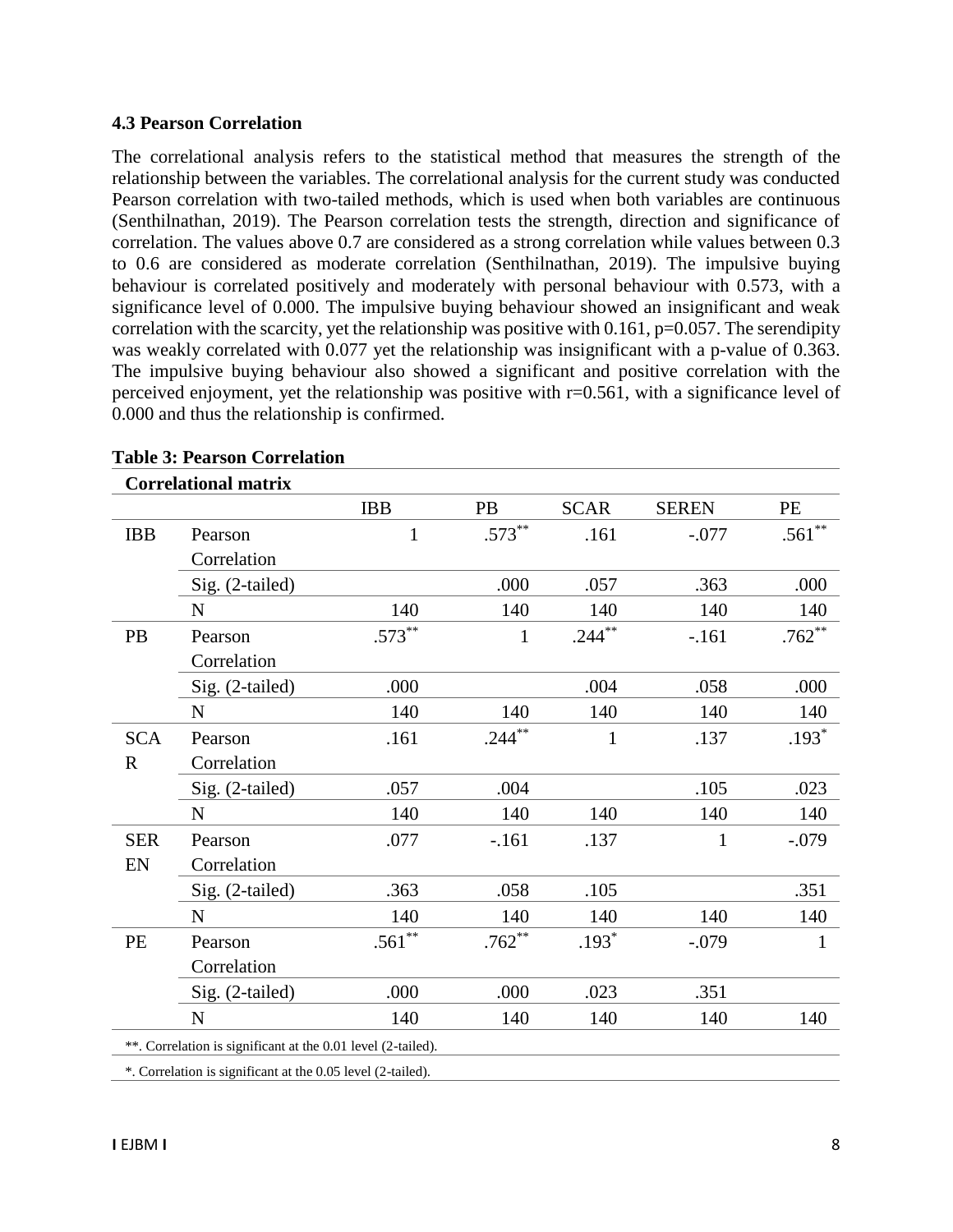### **4.4 Multiple Linear Regression Test**

The multiple linear regression was conducted to test whether the serendipity, scarcity, personal behaviour, and perceived enjoyment predict the variance in impulsive buying behaviour of the consumer (Olive, 2017). The value of R represents the fitness of the model and prediction quality, which is .604, meaning that the prediction quality is high. The value of R square indicates that there is a 36% variance in the impulsive buying behaviour that is predicted by the variance in serendipity, scarcity, personal behaviour, and perceived enjoyment, while the rest of variance cannot be attributed to these variables and is caused by other variables. The value of F in ANOVA table was 19.419 and the significance value of 0.000, which means the results are significant. The variance in the impulsive buying behaviour is precited by predictor variables significantly with F  $(139, 3) = 19.419$ , p=0.000.

| <b>Model Summary</b>                           |                                                |                   |          |     |                          |        |                   |  |
|------------------------------------------------|------------------------------------------------|-------------------|----------|-----|--------------------------|--------|-------------------|--|
| Model                                          |                                                | $\mathbf R$       | R Square |     | <b>Adjusted R Square</b> |        | Std. Error of the |  |
|                                                |                                                |                   |          |     |                          |        | Estimate          |  |
|                                                |                                                | .604 <sup>a</sup> | .365     |     | .346                     |        | .76541            |  |
| a. Predictors: (Constant), PE, SEREN, SCAR, PB |                                                |                   |          |     |                          |        |                   |  |
|                                                |                                                |                   |          |     |                          |        |                   |  |
|                                                |                                                |                   |          |     |                          |        |                   |  |
| <b>ANOVA</b> <sup>a</sup>                      |                                                |                   |          |     |                          |        |                   |  |
| Model                                          |                                                |                   | Sum of   | df  | Mean                     | F      | Sig.              |  |
|                                                |                                                |                   | Squares  |     | Square                   |        |                   |  |
| 1                                              | Regression                                     |                   | 45.507   | 4   | 11.377                   | 19.419 | .000 <sup>b</sup> |  |
|                                                | Residual                                       |                   | 79.090   | 135 | .586                     |        |                   |  |
|                                                | Total                                          |                   | 124.596  | 139 |                          |        |                   |  |
|                                                | a. Dependent Variable: IBB                     |                   |          |     |                          |        |                   |  |
|                                                | b. Predictors: (Constant), PE, SEREN, SCAR, PB |                   |          |     |                          |        |                   |  |

#### **Table 4: Regression Test**

#### **5.0 Discussion**

H1a, H2a and H3a were tested. H1a was related to the relationship of serendipity knowledge and perceived enjoyment, H2a was related to the relationship of scarcity message and perceived enjoyment and H3a was related to the relationship of personal behaviour and perceived enjoyment. The results of ANOVA table shows that  $\beta$  = .044 and p = .439 between serendipity and perceived enjoyment. Since, the value of p is greater than 0.05, this means there is no significant relationship between serendipity and perceived buying enjoyment. Hence, H1a is rejected. This finding is not consistent with the previous research where Kim et al. (2021) found that serendipity knowledge will act as an exciting and fun experience and will positively influence perceived enjoyment and satisfaction. However, in the current study's context, information obtained accidentally during internet browsing is not a source of perceived enjoyment for millennials of Klang Valley. Further,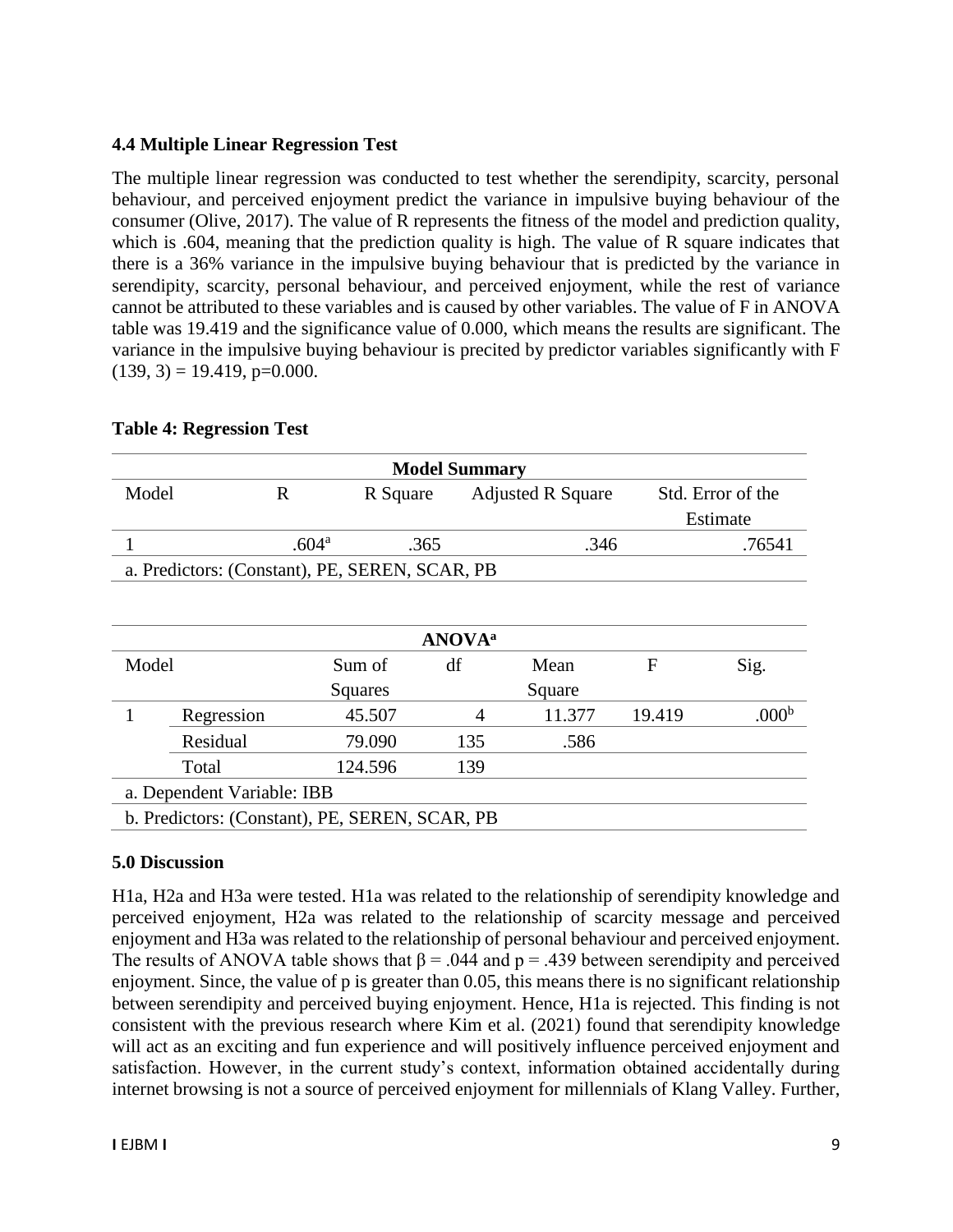according to the results of ANOVA table,  $\beta$  = -0.001 and p = .984 between scarcity and perceived enjoyment. Since the value of p is greater than 0.05, this means there is no significant relationship between scarcity and perceived buying enjoyment. Hence H1b is rejected. This finding negates the previous research where Ismaya (2018) narrated that scarcity will be a source of enjoyment as customers who avail affordable products are satisfied to attain in limited budget. However, as per the current study's findings, the scarcity message of clothing brands will not be a reason for perceived buying enjoyment for millennials of Klang Valley. In terms of H3a, the results of ANOVA table shows that  $\beta = .770$  and  $p = .000$  between personal behaviour and perceived enjoyment. Since the value of p is less than 0.05; this means that there is a significant relationship between personal behaviour and perceived enjoyment. Hence, H3a is accepted. This finding was also supported by So et al. (2021) that favourable behavioural consequences will result in perceived buying enjoyment among customers. This implies that among serendipity, scarcity and personal buying behaviour, the source of perceived enjoyment among millennials of Klang Valley is only their personal behaviour. Thus, it can be stated that information through internet browsing or sales promotions with limited time offers is not a source of enjoyment, but the personal mood and fashion sense of customers impact the most.

Also, hypothesis H4 was tested. The results of ANOVA table shows that  $\beta$  = .297 and p = .006 between perceived buying enjoyment and impulse buying behaviour. Since the value of p is less than 0.05; this means there is a significant relationship between perceived buying enjoyment and impulse buying behaviour. Hence, H4 is accepted. This finding is consistent with the previous study where Hasim et al. (2020) found that the perceived enjoyment of individuals, particularly generation Y in Malaysia is a source of their impulse buying behaviour. This means that those individuals who possess positive emotions and are happy in their lives will go for risky attitudes such as impulse purchasing. These positive emotions, positive mood, and a sense of enjoyment among millennials of Klang Valley will motivate them for impulsive buying of clothes. Customers have the intention to buy impulsively if they are facilitated with a good and fun-oriented shopping environment as it makes them happy. Thus, higher enjoyment in shopping will reduce the uncertainty and will increase their engagement with online impulse purchasing. Their perceived buying enjoyment can rely on different factors, but the study indicates that the personal behaviours, preferences and moods of millennials of Klang Valley will be a source of their impulse buying.

# **5.1 Implication of the study**

When it comes to deciding on a purchase, millennial customers are the most difficult and challenging one for businesses (Cheong et al., 2020). From a managerial perspective, the findings of the study are helpful for production companies, businesses, and e-retailers as it provides them with information regarding millennials' attitudes and main factors which can be a source of unplanned purchasing behaviours. This study suggests that e-retailers and companies need to understand the needs and wants of customers based on their personal behaviours, personalities, moods, and personal feelings of joy. Further, local marketers and manufacturers are also suggested to have knowledge about the psychological necessities and the specific features of the product which are in alignment with millennials' personalities and interests. They are recommended to obtain constant feedback from customers to analyse their personality, fashion involvement, positive mood, and source of perceived enjoyment in wearing clothes so that their instant buying tendency can be increased, and maximum revenue can be generated from impulsive shopping.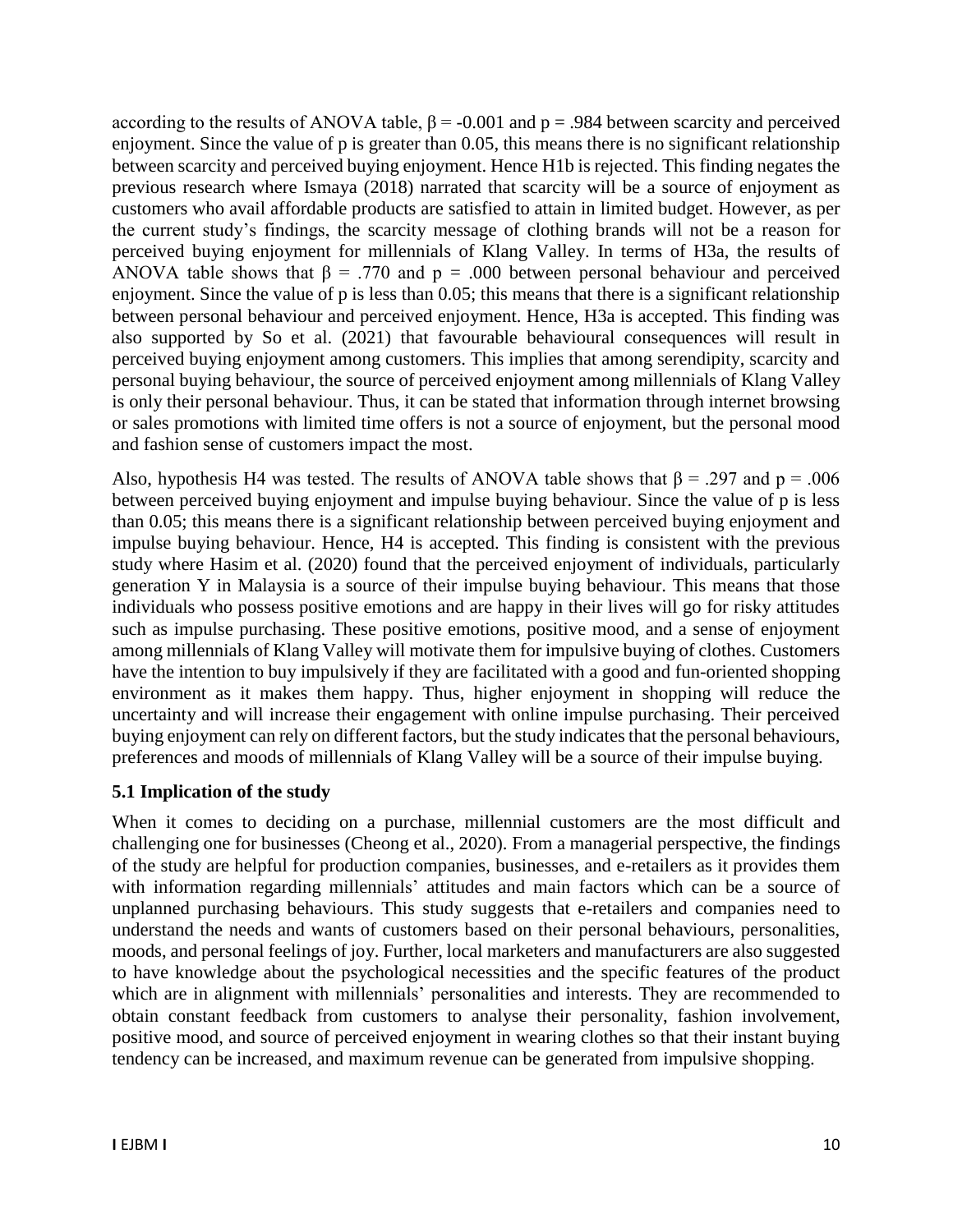#### **5.2 Conclusion and Recommendation**

The study suggests some recommendations for future scholars to explore the topic in detail. Firstly, the sample size of the study is sufficient but future researchers could benefit from a greater sample size and greater amount of time which may produce different results. Secondly, future scholars could expand the geographical placement of study by exploring other cities apart from Klang Valley. An advantage of targeting more cities would be that a greater sample size concerning their region will be obtained. Thirdly, the study intends to target only millennials. However, future research could explore other generations along with millennials as they may have different views regarding impulse buying from online channels. Fourth, serendipity knowledge, scarcity message and personal behaviours were considered independent variables for this study. In future, more independent variables can be introduced to inspect the impulsive buying behaviours of millennials of Klang Valley in detail, for instance, promotional tools, emotions, demographic factors (age, gender) etc. Fifth, the current research has adopted a quantitative research method. It would be interesting to explore the impulsive buying behaviours of millennials of Klang Valley through the qualitative method as it will not only help to determine what they think so but will also explore why they think in that specific way. Lastly, in future, researchers could rely on longitudinal data to inspect the tendency of millennials regarding impulsive buying.

#### **6.0 References**

- Amin, S., (2009), Why do so many people shop online? http://www.articlesbase.com/print/1335596, Articlebase.com.
- Anonymous, (2009), "How to shop online more safely," http://www.microsoft.com/ protect/fraud/finances/shopping\_us.aspx, Microsoft.com.
- Ajzen, I. (1991). The theory of planned behavior. Organizational behavior and human decision processes, 50(2), 179-211.
- Bigné-Alcañiz, E., Ruiz-Mafé, C., Aldás-Manzano, J. and Sanz-Blas, S, (2008), "Influence of online shopping information dependency and innovativeness on internet shopping adoption", Online Information Review, vol. 32, no. 5, 648-667.
- Bourlakis, M., Papagiannidis, S. and Fox, H, (2008), "E-consumer behaviour: Past, present and future trajectories of an evolving retail revolution", International Journal of E-Business Research, vol. 4, no. 3, 64-67, 69, 71-76.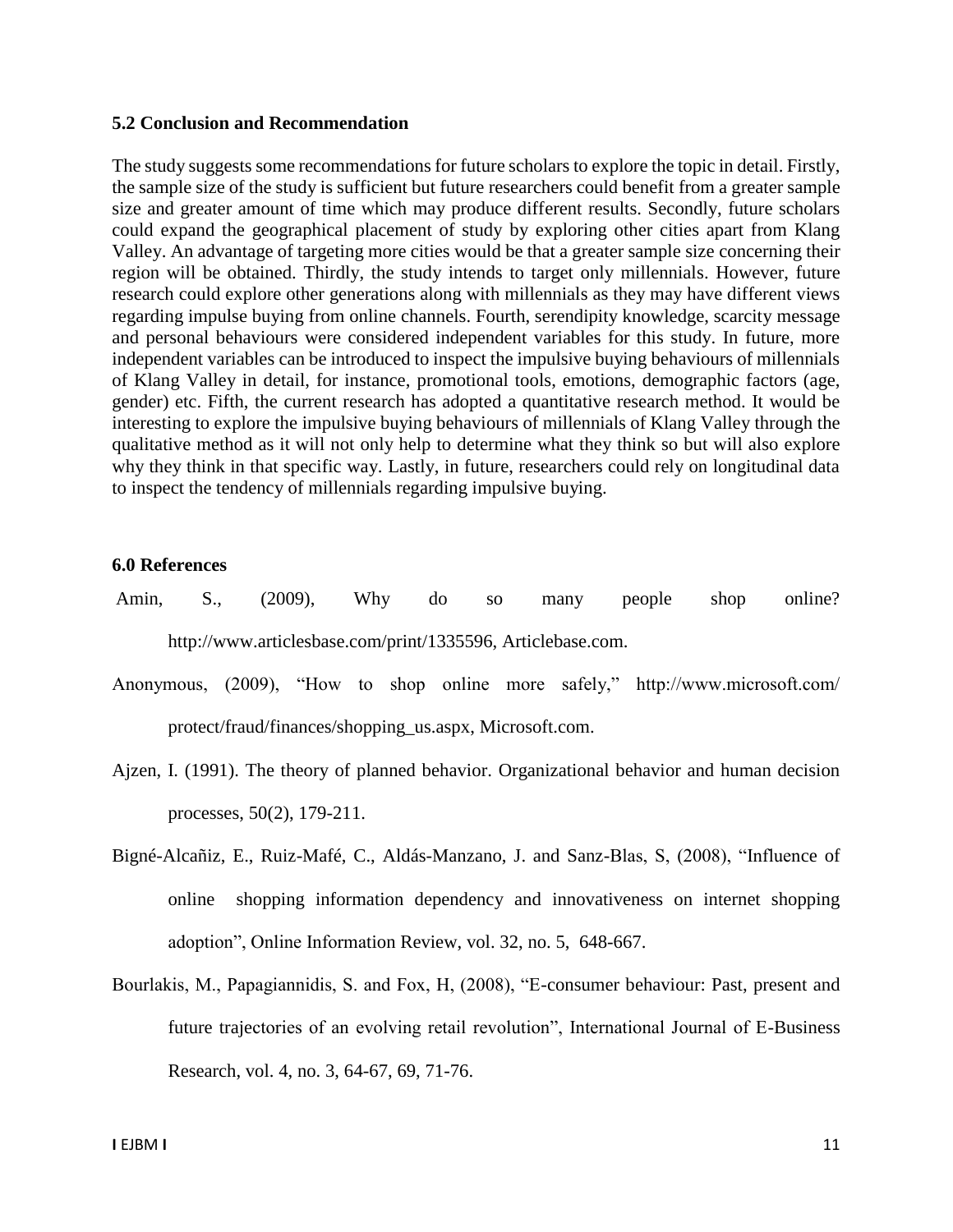- Broekhuizen, T. and Huizingh, E, (2009), "Online purchase determinants: Is their effect moderated by direct experience?" Management Research News, vol. 32, no. 5, 440-457.
- Butler, P. and Peppard, J, (1998), "Consumer purchasing on the internet: Processes and prospects", European Management Journal, vol. 16, no. 5, 600-610.
- Chen, R. and He, F, (2003), "Examination of brand knowledge, perceived risk and consumers' intention to adopt an online retailer", Total Quality Management & Business Excellence, vol. 14, no. 6, 677.
- Cheong, J. W., Muthaly, S., Kuppusamy, M., & Han, C. (2020). The study of online reviews and its relationship to online purchase intention for electronic products among the millennials in Malaysia. Asia Pacific Journal of Marketing and Logistics. DOI: https://doi.org/10.1108/APJML-03-2019-0192
- Childers, T.L., Carr, C.L., Peck, J. and Carson, S., (2001), "Hedonic and utilitarian motivations for online retail shopping behavior," Journal of Retailing, vol. 77, no. 4, 511-535.
- Comegys, C., Hannula, M. and Váisánen, J., (2009), "Effects of consumer trust and risk on online purchase decision-making: A comparison of Finnish and United States students", International Journal of Management, vol. 26, no. 2, 295-308.
- Constantinides, E., (2004), "Influencing the online consumer's behaviour: The web experiences", Internet Research, vol. 14, no. 2, p111-126.
- Dickson, P.R., (2000). "Understanding the trade winds: The global evolution of production, consumption and the internet", Journal of Consumer Research, vol. 27, no. 1, 115-122.

Federal Trade Commission, (2001), "Privacy Leadership Initiative," http://www.ftc.gov/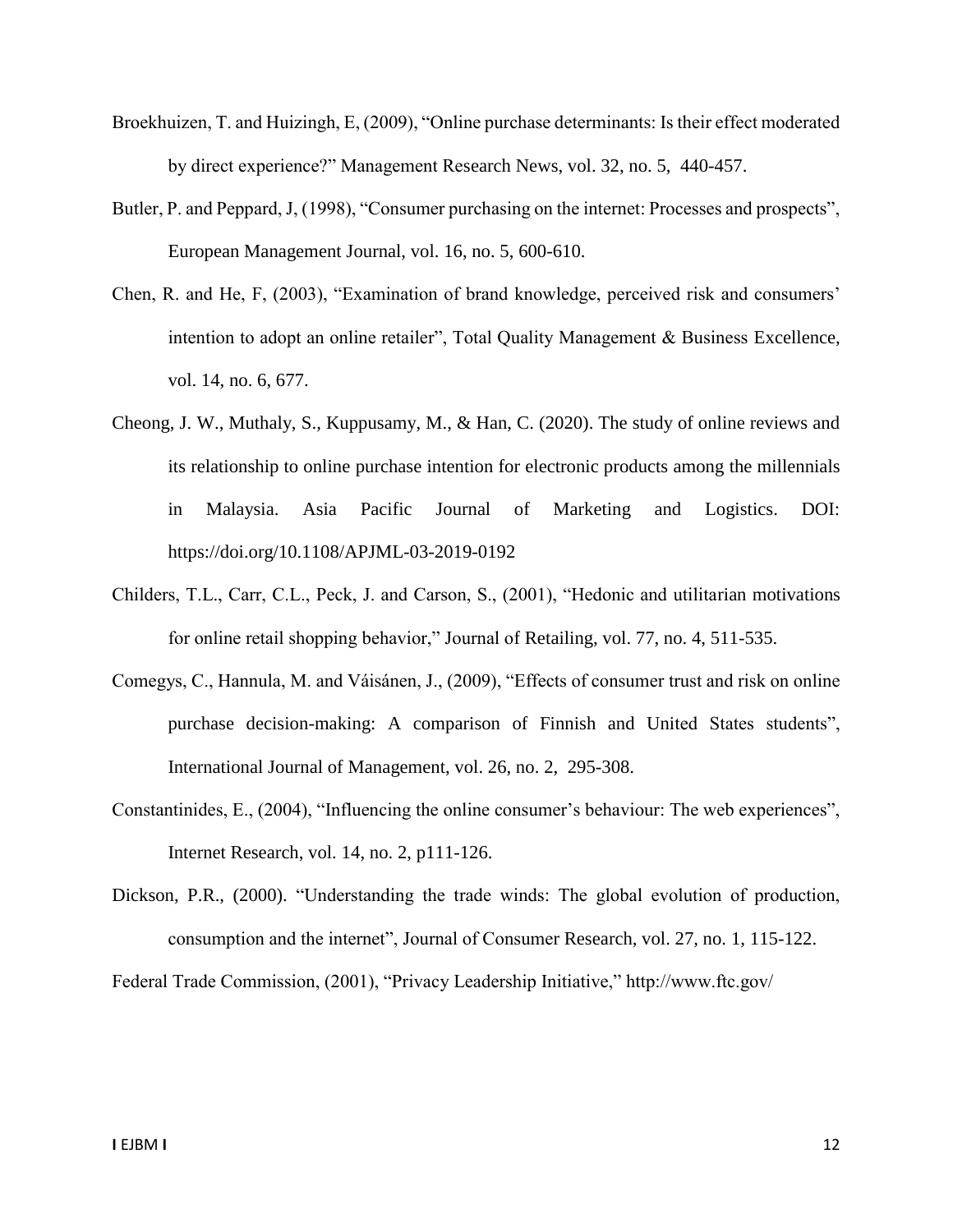- bcp/workshops/glb/supporting/ harris%20results.pdf, FTC.gov.Federal Trade Commission, (2003), "Holiday shopping online?" http://www.ftc.gov/opa/ 2003/11/holidayshop.shtm, FTC.gov.
- Goldsmith, R.E. and Flynn, L.R., (2005), "Bricks, clicks, and pix: apparel buyers' use of stores, internet, and catalogs compared", International Journal of Retail & Distribution Management, vol. 33, no. 4, 271-283.
- Hasim, M. A., Hassan, S., Ishak, M. F., & Razak, A. A. (2020). Factors influencing gen-Y in Malaysia to purchase impulsively: A mediating effect of perceived enjoyment. International Journal of Innovation, Creativity and Change, 11(5), 385-396.
- Hermes, N., (2000) "Fiscal decentralisation in developing countries", Review of medium being\_reviewed title\_of\_work\_reviewed\_in\_italics. De Economist, Vol. 148, No. 5:690- 692.
- Hofacker, C.R., (2001), Internet Marketing, 3rd ed., Wiley, New York.
- Husnain, M., Rehman, B., Syed, F., & Akhtar, M. W. (2019). Personal and in-store factors influencing impulse buying behavior among generation Y consumers of small cities. Business Perspectives and Research, 7(1), 92-107. DOI: https://doi.org/10.1177/2278533718800625
- Ismaya, E. (2018). pengaruh serendipitous information, scarcity, discounted price, dan perceived enjoyment terhadap urge to buy impulsively dan impulsive buy behavior pada flash sale shopee (telaah pada flash sale shopee di indonesia) (Doctoral dissertation, Universitas Multimedia Nusantara).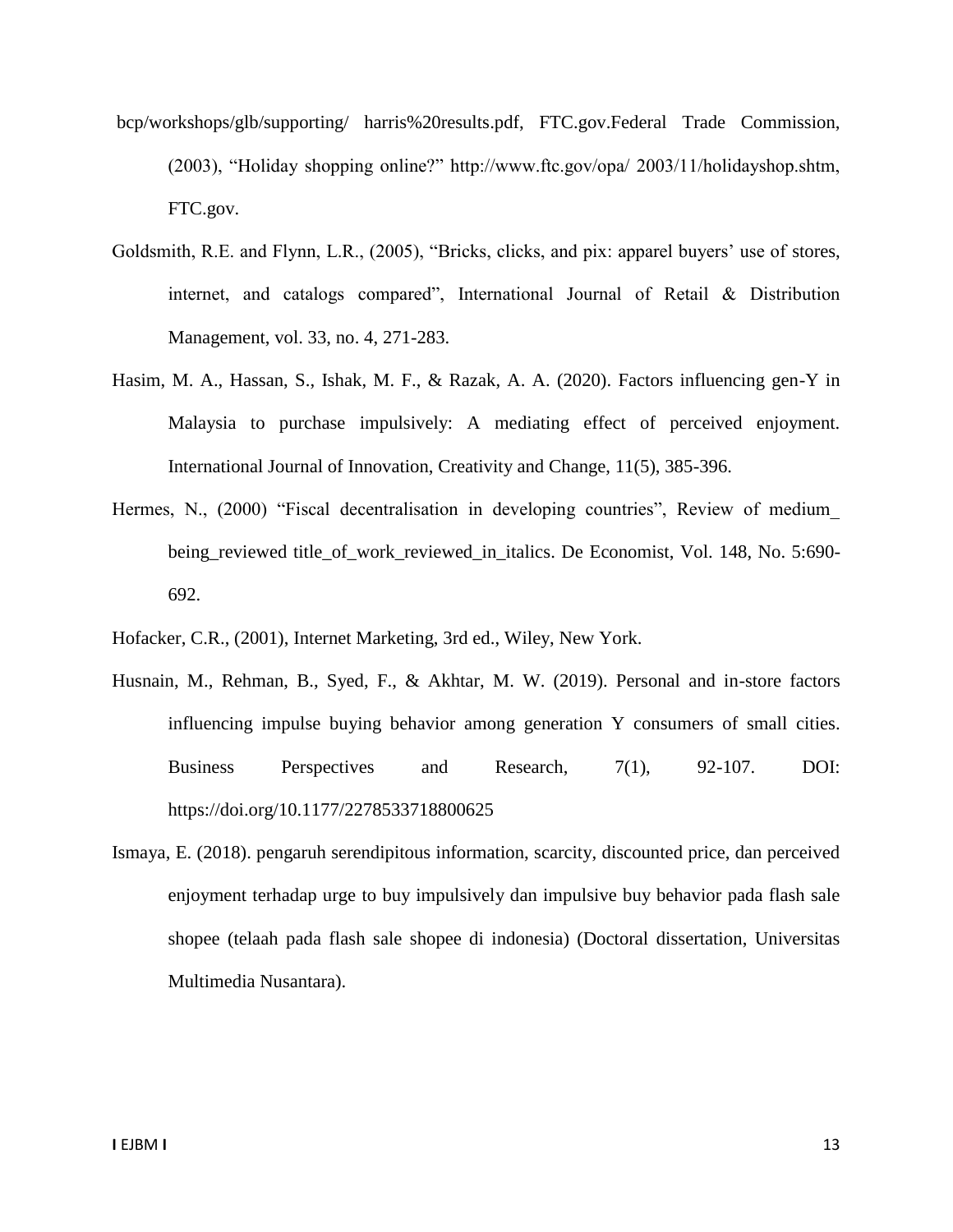- Junhong, C., (2009), "Would you shop online for groceries?" http://www.asiaone.com/Business/News/ My%2BMoney/Story/A1Story20090810- 160169.html, Asiaone.com.
- Keeney, R.L., (1999), "The value of internet commerce to the customer", Management Science, vol. 45, no. 4, 533-542.
- Kim, A., Affonso, F. M., Laran, J., & Durante, K. M. (2021). Serendipity: Chance Encounters in the Marketplace Enhance Consumer Satisfaction. Journal of Marketing, 00222429211000344. DOI: https://doi.org/10.1177/00222429211000344
- Koo, D.M., Kim, J.J. and Lee, S.H., (2008), "Personal values as underlying motives of shopping online", Asia Pacific Journal of Marketing and Logistics, vol. 20, no. 2, 156-173.
- Korgaonkar, P.A. and Karson, E.J., (2007), "The influence of perceived product risk on consumers' e-tailer shopping preference", Journal of Business and Psychology, vol. 22, no. 1, 55-64.
- Laudon, K.C. and Traver, C.G., (2009), E-Commerce Business. Technology. Society, 5th edition, Prentice Hall, New Jersey.
- Liang, T.P. and Lai. H.J., (2002), "Effect of store design on consumer purchases: An empirical study of on-line bookstores", Information & Management, vol. 39, no. 6, 431-444.
- Lim, H. and Dubinsky, A.J., (2004), "Consumers' perceptions of e-shopping characteristics: An expectancy-value approach", The Journal of Services Marketing, vol. 18, no. 6, 500-513.
- Liu, C. and Guo, Y., (2008), "Validating the end-user computing satisfaction instrument for online shopping systems", Journal of Organizational and End User Computing, vol. 20, no. 4, 74- 96.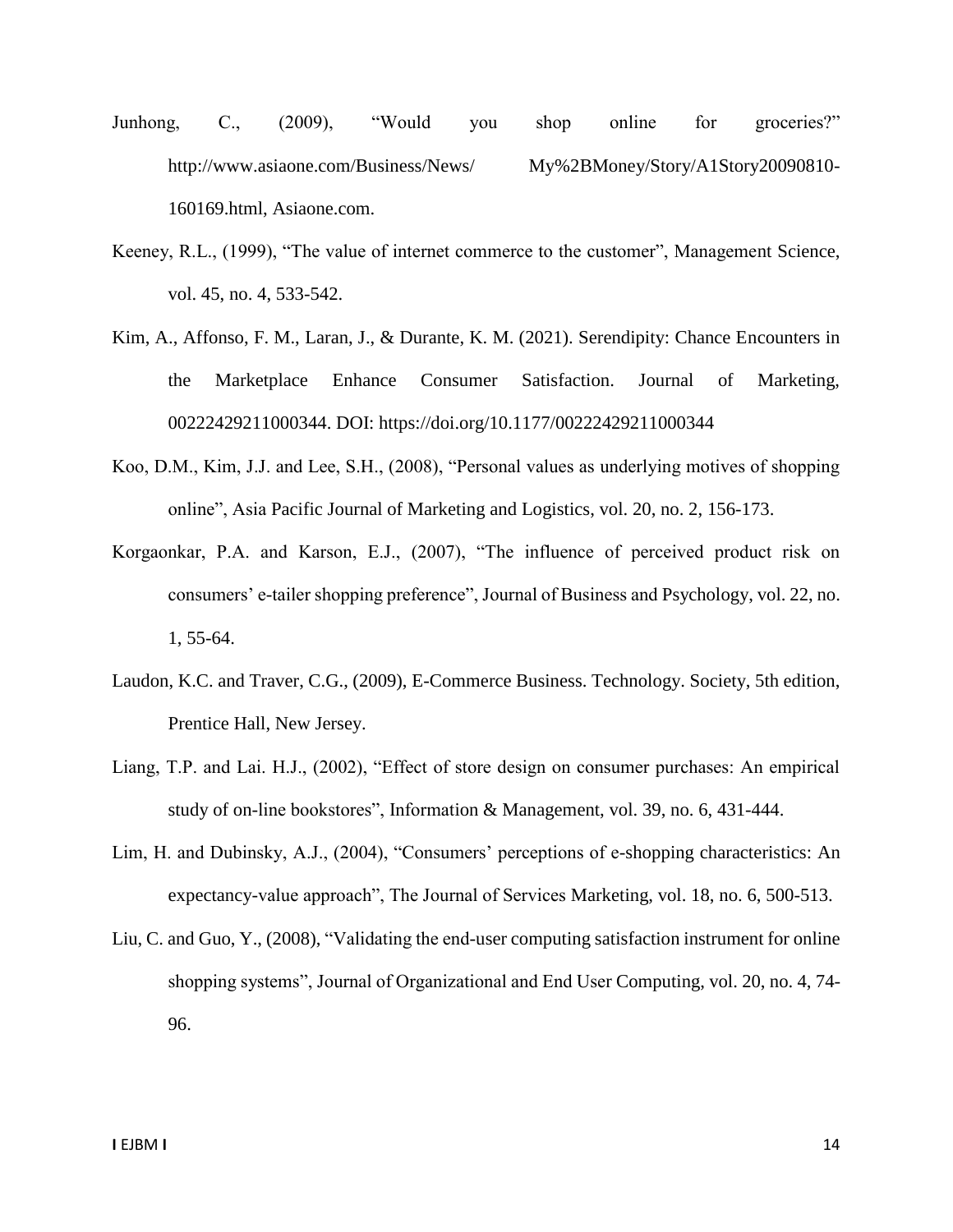- Maignan, I. and Lukas, B., (1997), "The nature and social uses of the internet: A qualitative Investigation", The Journal of Consumer Affairs, vol. 31, no. 2, 346-371.
- McCay-Peet, L., & Toms, E. (2011). Measuring the dimensions of serendipity in digital environments. Information Research: An International Electronic Journal, 16(3), n3.
- Moe, W. W., & Fader, P. S. (2004). Capturing evolving visit behavior in clickstream data. Journal of Interactive Marketing, 18(1), 5-19.
- Olive, D. J. (2017). Multiple linear regression. In Linear regression (pp. 17-83). Springer, Cham.
- Orcan, F. (2020). Parametric or non-parametric: Skewness to test normality for mean comparison. International Journal of Assessment Tools in Education, 7(2), 255-265.
- Parks, S., (2008), "7 Reasons why people shop online," http://www.articlesbase.com/ homebusiness-articles/7-reasons-why-people-shop-online-554620.html, Articlebase.com.
- Prasad, C. and Aryasri, A., (2009), "Determinants of shopper behavior in e-tailing: An empirical analysis", Paradigm, vol. 13, no. 1, 73-83.
- PRAWIRA, N. A., & SIHOMBING, S. O. (2021). Antecedents of Online Impulse Buying Behavior: An Empirical Study in Indonesia. The Journal of Asian Finance, Economics, and Business, 8(2), 533-543. DOI: https://doi.org/10.13106/jafeb.2021.vol8.no2.0533
- Rox, H., (2007), "Top reasons people shop online may surprise you," http://www. associatedcontent.com/article/459412/top\_reasons\_people\_shop\_online\_may.html?cat=3, Associatecontent.com.
- Seock, Y.K. and Norton, M., (2007), "Attitude toward internet web sites, online information search, and channel choices for purchasing", Journal of Fashion Marketing and Management, vol. 11, no. 4, 571-586.